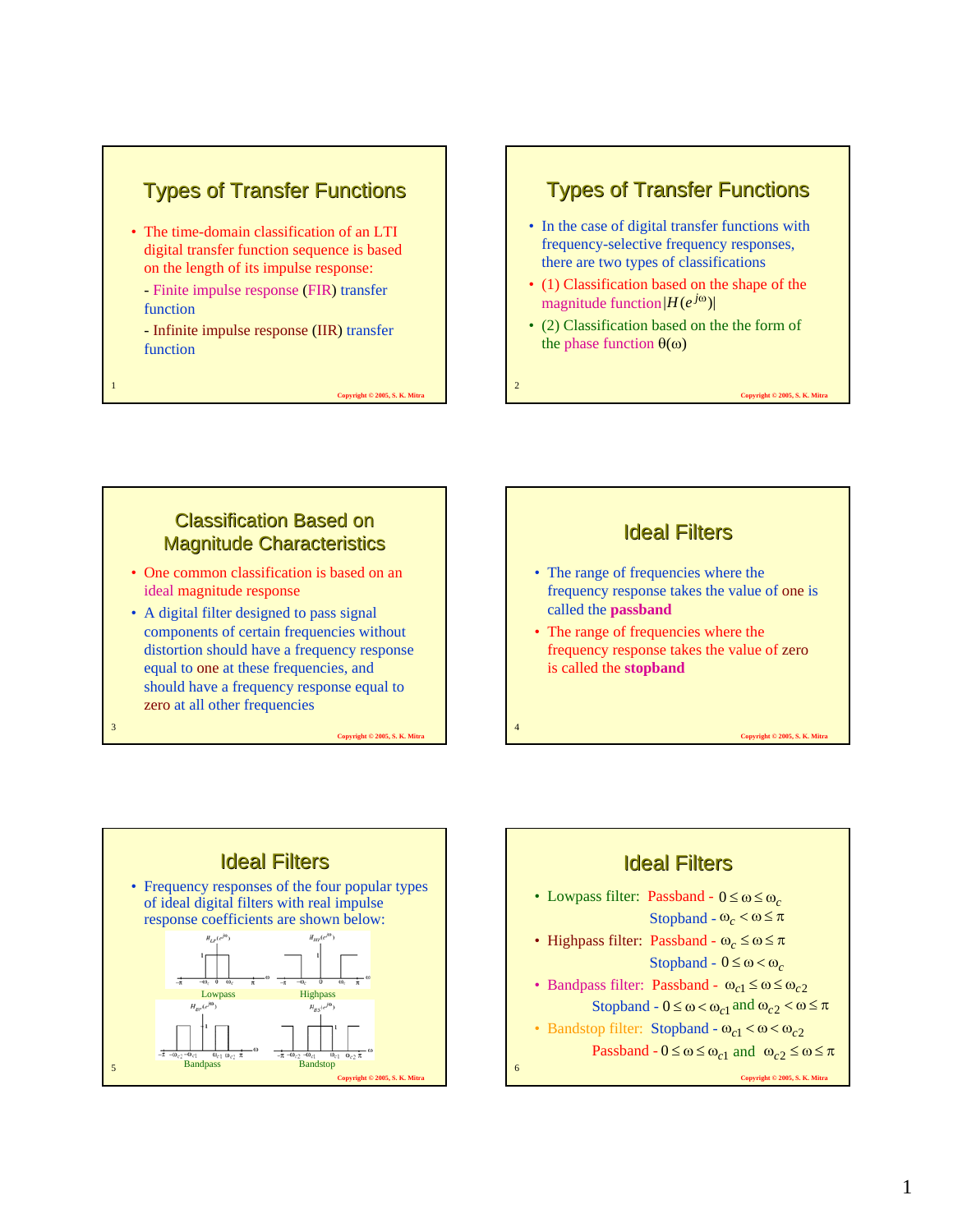#### **Ideal Filters**

- The frequencies  $\omega_c$ ,  $\omega_{c1}$ , and  $\omega_{c2}$  are called the **cutoff frequencies**
- An ideal filter has a magnitude response equal to one in the passband and zero in the stopband, and has a zero phase everywhere

7

9

**Copyright © 2005, S. K. Mitra**

8

10

#### **Ideal Filters**

• Earlier in the course we derived the inverse DTFT of the frequency response  $H_{LP}(e^{j\omega})$ of the ideal lowpass filter:

$$
h_{LP}[n] = \frac{\sin \omega_c n}{\pi n}, \ -\infty < n < \infty
$$

• We have also shown that the above impulse response is not absolutely summable, and hence, the corresponding transfer function is not BIBO stable

**Copyright © 2005, S. K. Mitra**

#### **Ideal Filters**

- Also,  $h_{LP}[n]$  is not causal and is of doubly infinite length
- The remaining three ideal filters are also characterized by doubly infinite, noncausal impulse responses and are not absolutely summable
- Thus, the ideal filters with the ideal "brick wall" frequency responses cannot be realized with finite dimensional LTI filter

**Copyright © 2005, S. K. Mitra**



- To develop stable and realizable transfer functions, the ideal frequency response specifications are relaxed by including a **transition band** between the passband and the stopband
- This permits the magnitude response to decay slowly from its maximum value in the passband to the zero value in the stopband

**Ideal Filters** • Moreover, the magnitude response is allowed to vary by a small amount both in the passband and the stopband

• Typical magnitude response specifications of a lowpass filter are shown below



### **Bounded Real Transfer Functions**

• A causal stable real-coefficient transfer function  $H(z)$  is defined as a **bounded real** (BR) **transfer function** if

 $| H ( e^{j\omega} ) | \leq 1$  for all values of  $\omega$ 

• Let *x*[*n*] and *y*[*n*] denote, respectively, the input and output of a digital filter characterized by a BR transfer function  $H(z)$ with  $X(e^{j\omega})$  and  $Y(e^{j\omega})$  denoting their DTFTs

12

**Copyright © 2005, S. K. Mitra**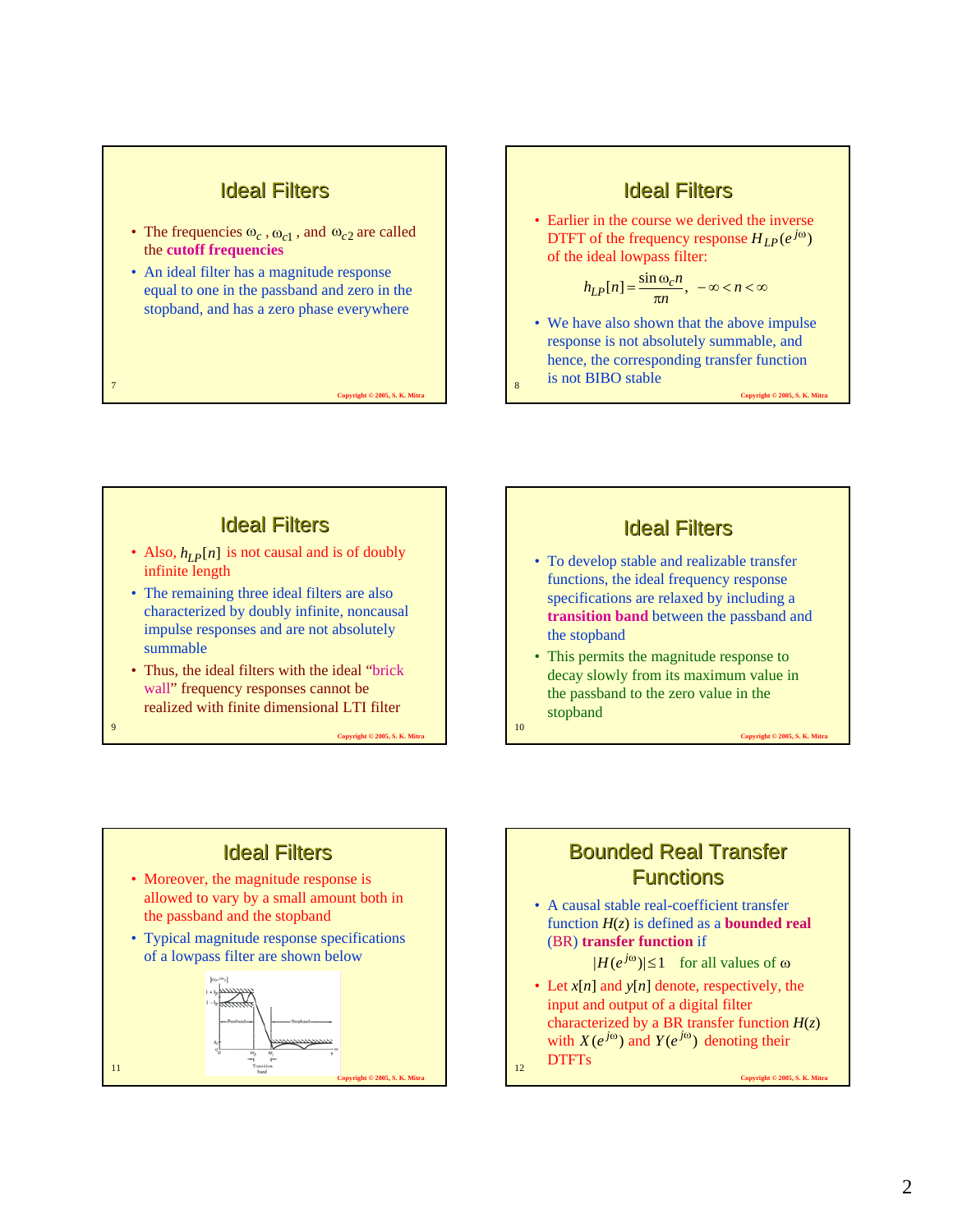

### **Bounded Real Transfer Functions**

- Thus, for all finite-energy inputs, the output energy is less than or equal to the input energy implying that a digital filter characterized by a BR transfer function can be viewed as a **passive structure**
- If  $|H(e^{j\omega})|=1$ , then the output energy is equal to the input energy, and such a digital filter is therefore a **lossless system**

**Copyright © 2005, S. K. Mit** 

14

# **Bounded Real Transfer Functions** • A causal stable real-coefficient transfer

- function  $H(z)$  with  $|H(e^{j\omega})|=1$  is thus called a **lossless bounded real** (**LBR**) **transfer function**
- The BR and LBR transfer functions are the keys to the realization of digital filters with low coefficient sensitivity



## **Bounded Real Transfer Functions**

- The maximum value of  $|H(e^{j\omega})|^2$  is obtained when  $2α cos ω$  in the denominator is a maximum and the minimum value is obtained when  $2\alpha \cos \omega$  is a minimum
- For  $\alpha > 0$ , maximum value of  $2\alpha \cos \omega$  is equal to  $2\alpha$  at  $\omega = 0$ , and minimum value is  $-2\alpha$  at  $\omega = \pi$

17

15

**Copyright © 2005, S. K. Mitra**

**Copyright © 2005, S. K. Mitra**

## **Bounded Real Transfer Functions**

- Thus, for  $\alpha > 0$ , the maximum value of  $\left| H(e^{j\omega}) \right|^2$  is equal to  $K^2 / (1 - \alpha)^2$  at  $\omega = 0$  $\mu$  (e)  $\mu$  is equal to  $\mu$  is equal to  $K^2/(1+\alpha)^2$  at  $\omega = \pi$
- On the other hand, for  $\alpha < 0$ , the maximum value of  $2\alpha \cos \omega$  is equal to  $-2\alpha$  at  $\omega = \pi$ and the minimum value is equal to  $2\alpha$  at  $\omega$  $= 0$

18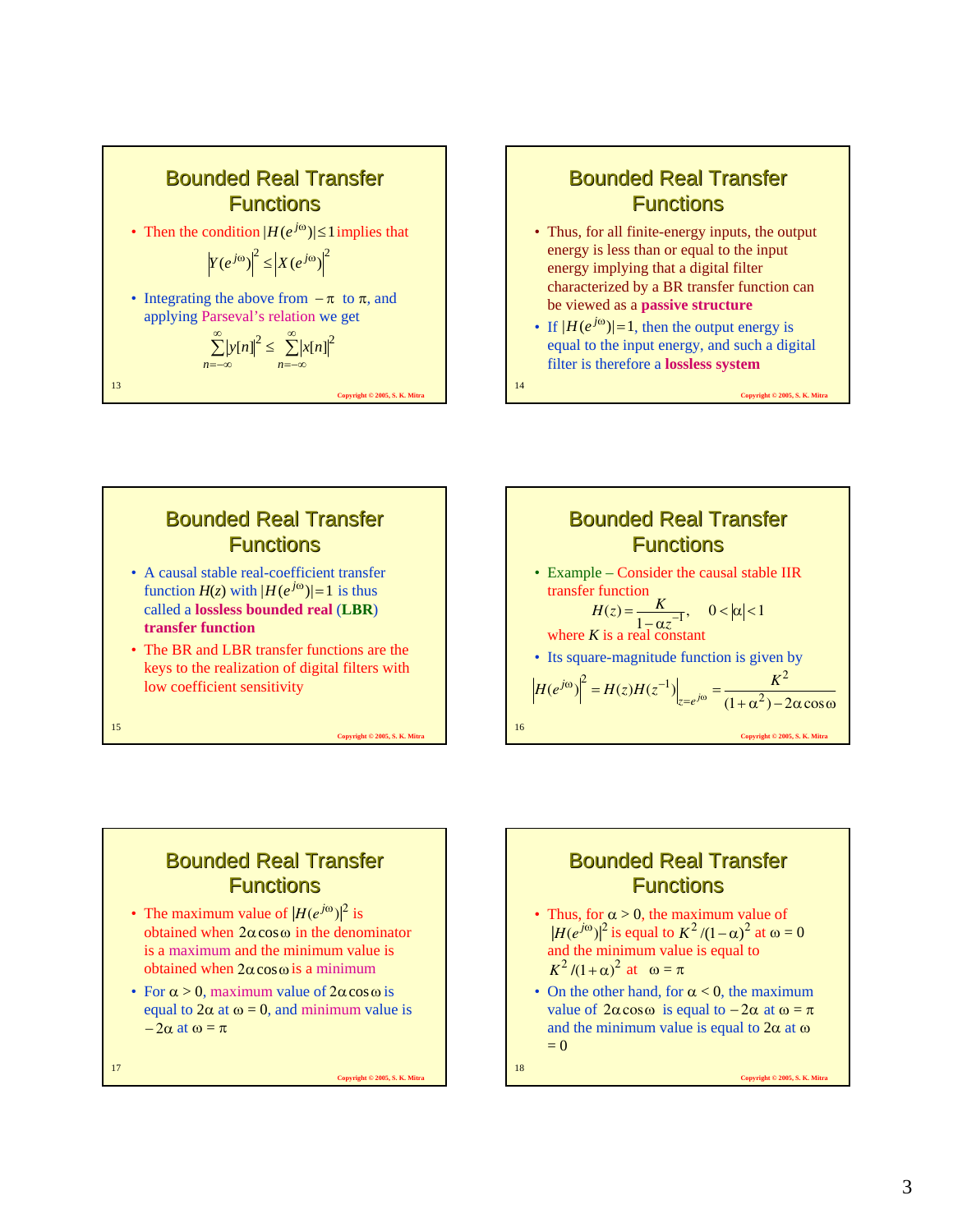

**Copyright © 2005, S. K. Mitra**



19









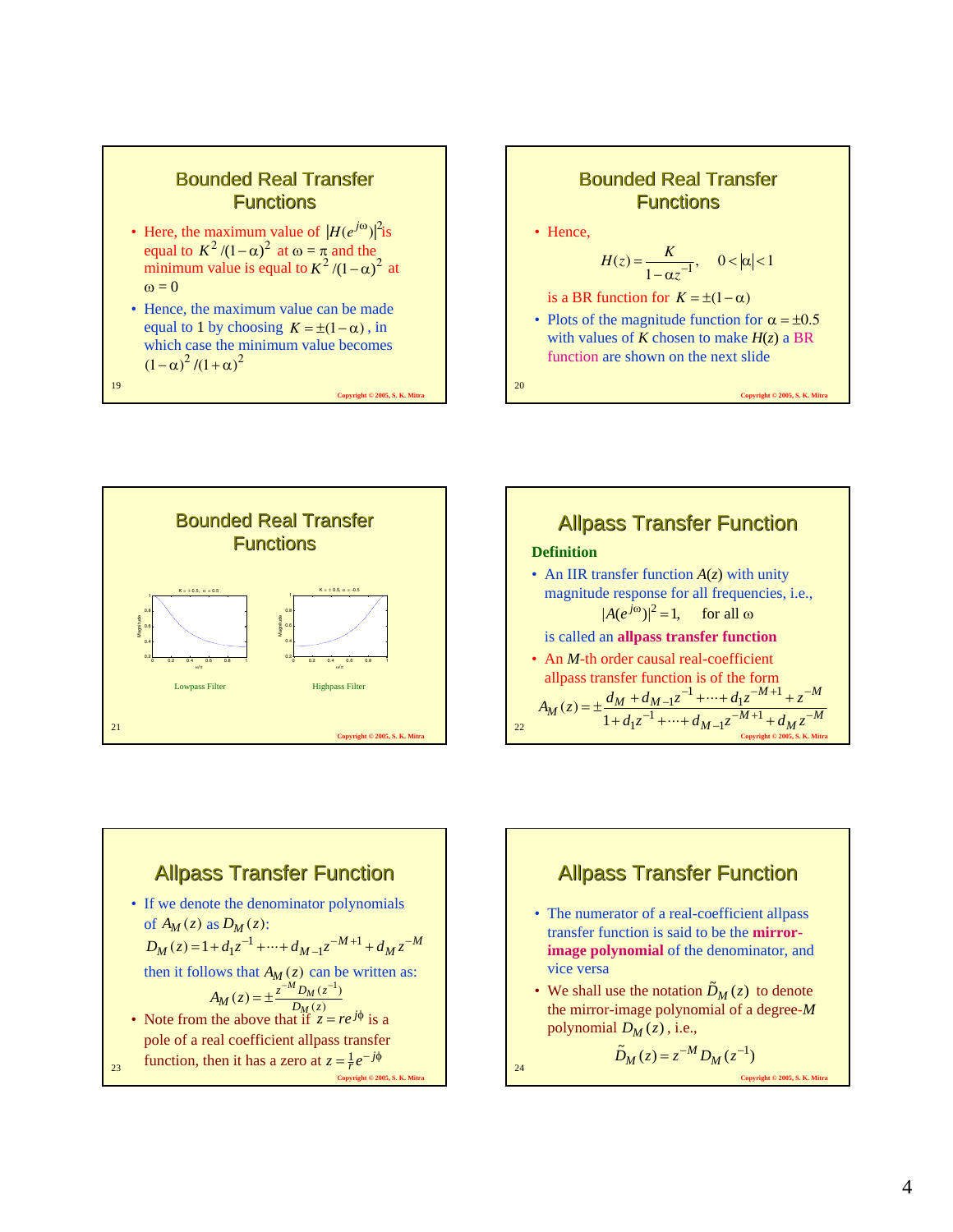











• (1) A causal stable real-coefficient allpass transfer function is a lossless bounded real (LBR) function or, equivalently, a causal stable allpass filter is a lossless structure

30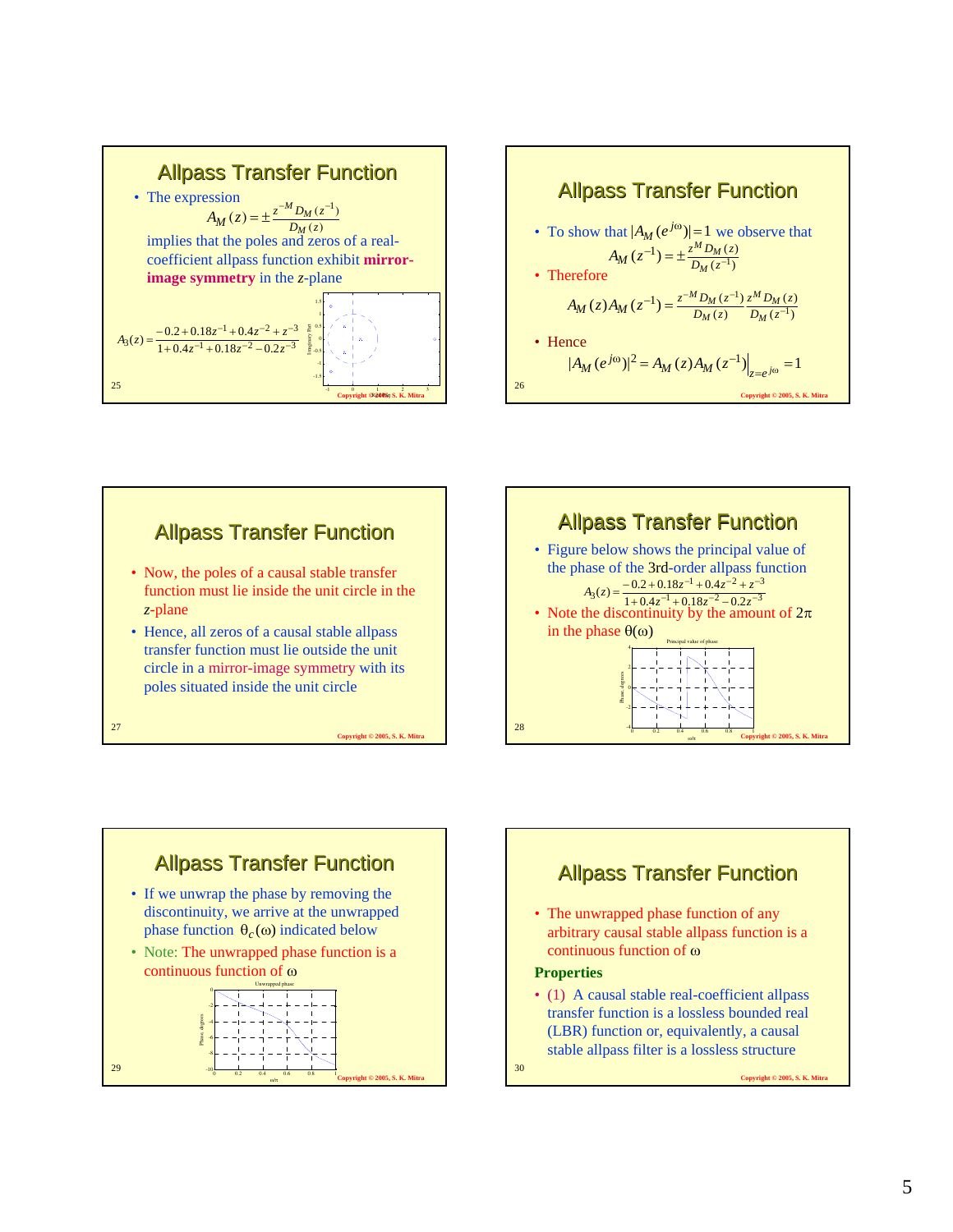







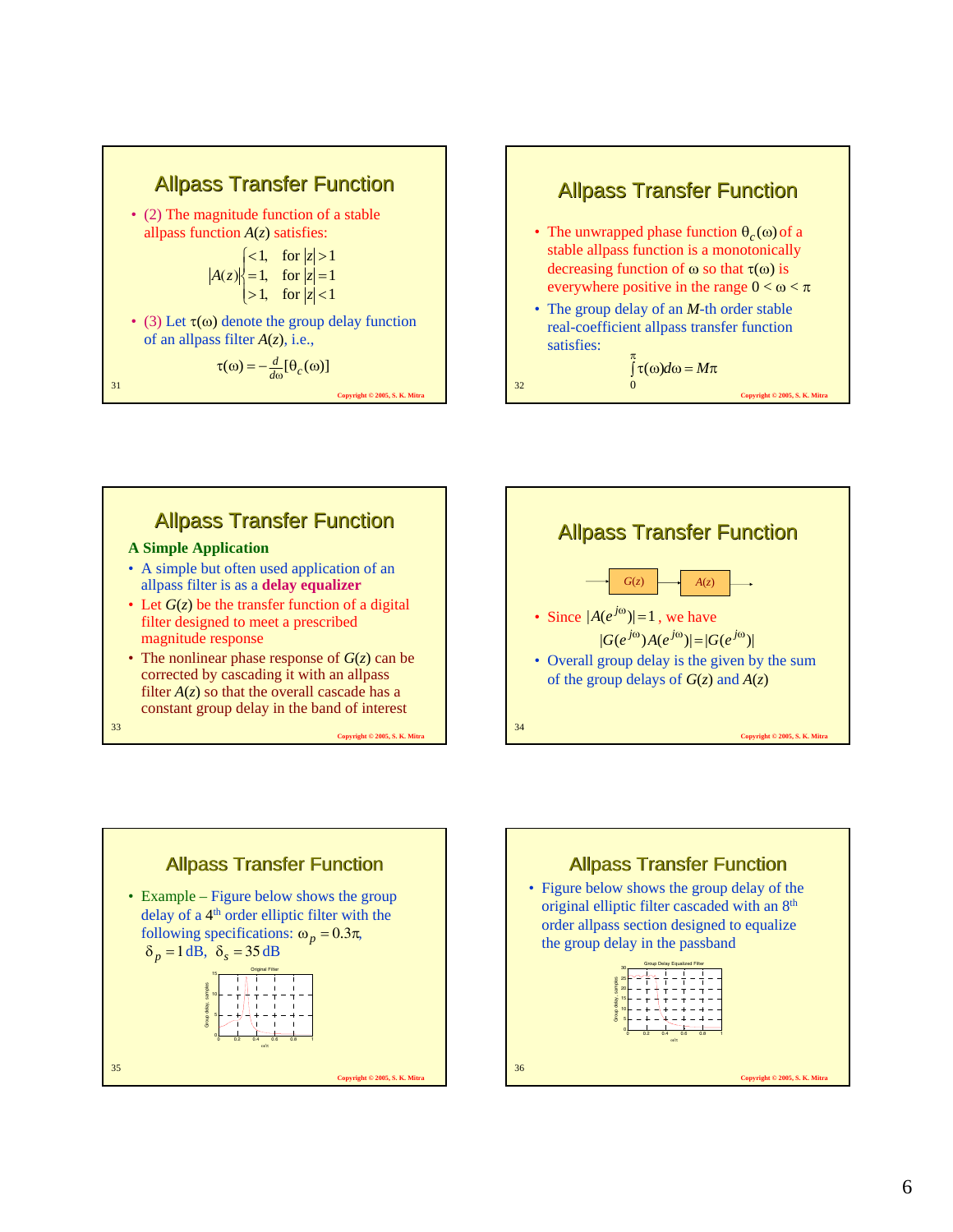### **Classification Based on Phase Characteristics**

• A second classification of a transfer function is with respect to its phase characteristics

37

• In many applications, it is necessary that the digital filter designed does not distort the phase of the input signal components with frequencies in the passband

**Copyright © 2005, S. K. Mitra**

38

 $40<sup>4</sup>$ 

#### **Zero-Phase Transfer Function**

- One way to avoid any phase distortion is to make the frequency response of the filter real and nonnegative, i.e., to design the filter with a **zero phase characteristic**
- However, it is not possible to design a causal digital filter with a zero phase

**Copyright © 2005, S. K. Mitra**





- It is easy to verify the above scheme in the frequency domain
- Let  $X(e^{j\omega})$ ,  $V(e^{j\omega})$ ,  $U(e^{j\omega})$ ,  $W(e^{j\omega})$ , and  $Y(e^{j\omega})$  denote the DTFTs of  $x[n]$ ,  $v[n]$ ,  $u[n]$ ,  $w[n]$ , and  $y[n]$ , respectively
- From the figure shown earlier and making use of the symmetry relations we arrive at the relations between various DTFTs as given on the next slide



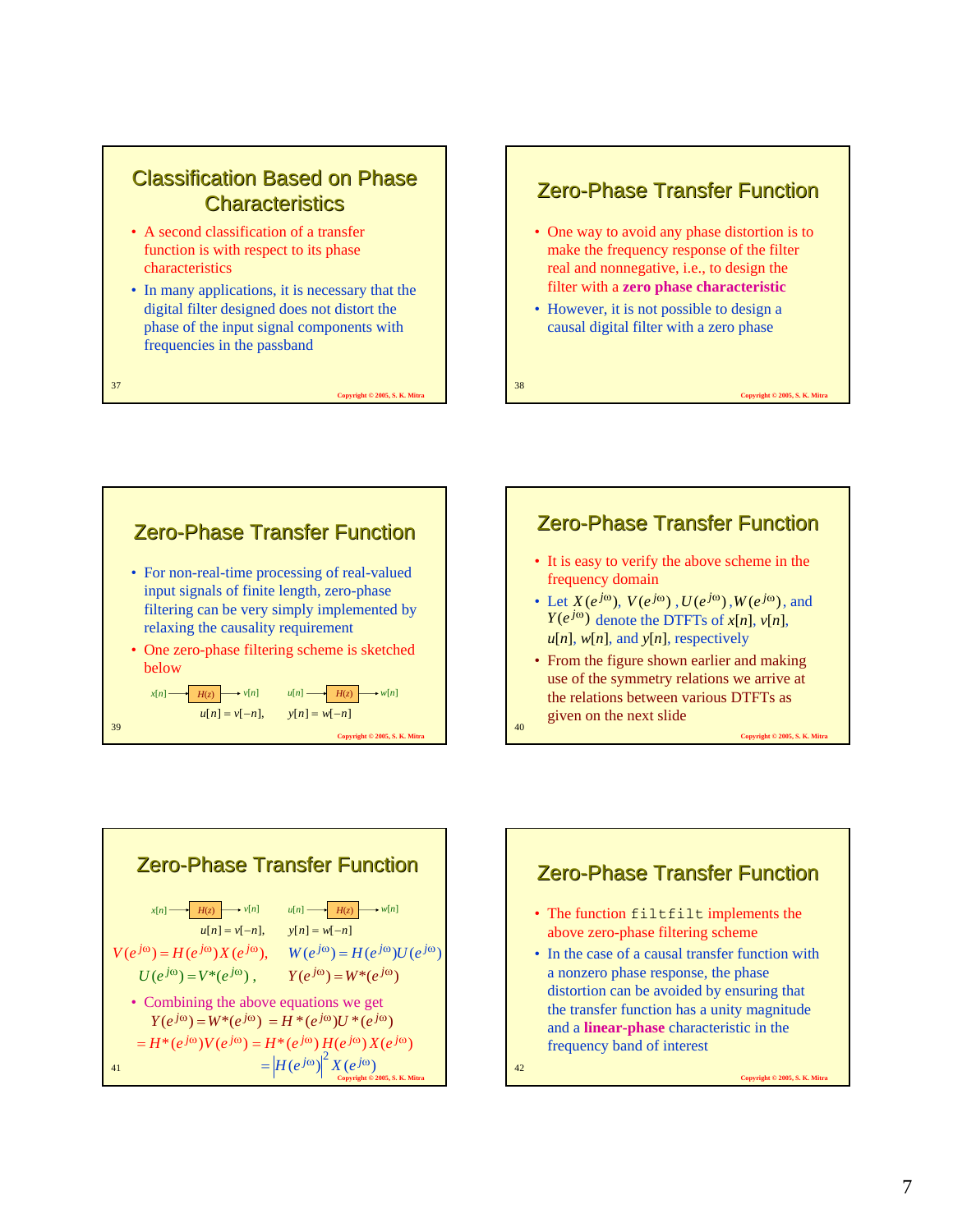

# Linear-Phase Transfer **Function**

- The output *y*[*n*] of this filter to an input  $x[n] = Ae^{j\omega n}$  is then given by  $y[n] = Ae^{-j\omega D}e^{j\omega n} = Ae^{j\omega(n-D)}$
- If  $x_a(t)$  and  $y_a(t)$  represent the continuoustime signals whose sampled versions, sampled at  $t = nT$ , are  $x[n]$  and  $y[n]$  given above, then the delay between  $x_a(t)$  and  $y_a(t)$ is precisely the group delay of amount *D*

**Copyright © 2005, S. K. Mit** 

## Linear-Phase Transfer **Function**

- If *D* is an integer, then *y*[*n*] is identical to *x*[*n*], but delayed by *D* samples
- If *D* is not an integer, *y*[*n*], being delayed by a fractional part, is not identical to *x*[*n*]
- In the latter case, the waveform of the underlying continuous-time output is identical to the waveform of the underlying continuous-time input and delayed *D* units

**Copyright © 2005, S. K. Mitra**

45 Of time and the Copyright © 2005, S. K. Mitra and the Copyright © 2005, S. K. Mitra and the Copyright © 2005, S. K. Mitra and the Copyright © 2005, S. K. Mitra and the Copyright © 2005, S. K. Mitra and the Copyright © 200

## Linear-Phase Transfer **Function**

• If it is desired to pass input signal components in a certain frequency range undistorted in both magnitude and phase, then the transfer function should exhibit a unity magnitude response and a linear-phase response in the band of interest

48

# **Linear-Phase Transfer Function** • Figure below shows the frequency response if a lowpass filter with a linear-phase characteristic in the passband  $H_{LP}(e^{j\omega})$  $\arg H_{IB}(e)$ 47 **Copyright © 2005, S. K. Mitra**

## Linear-Phase Transfer **Function**

- Since the signal components in the stopband are blocked, the phase response in the stopband can be of any shape
- Example Determine the impulse response of an ideal lowpass filter with a linear phase response:

$$
H_{LP}(e^{j\omega}) = \begin{cases} e^{-j\omega n_o}, & 0 < |\omega| < \omega_c \\ 0, & \omega_c \le |\omega| \le \pi \end{cases}
$$

8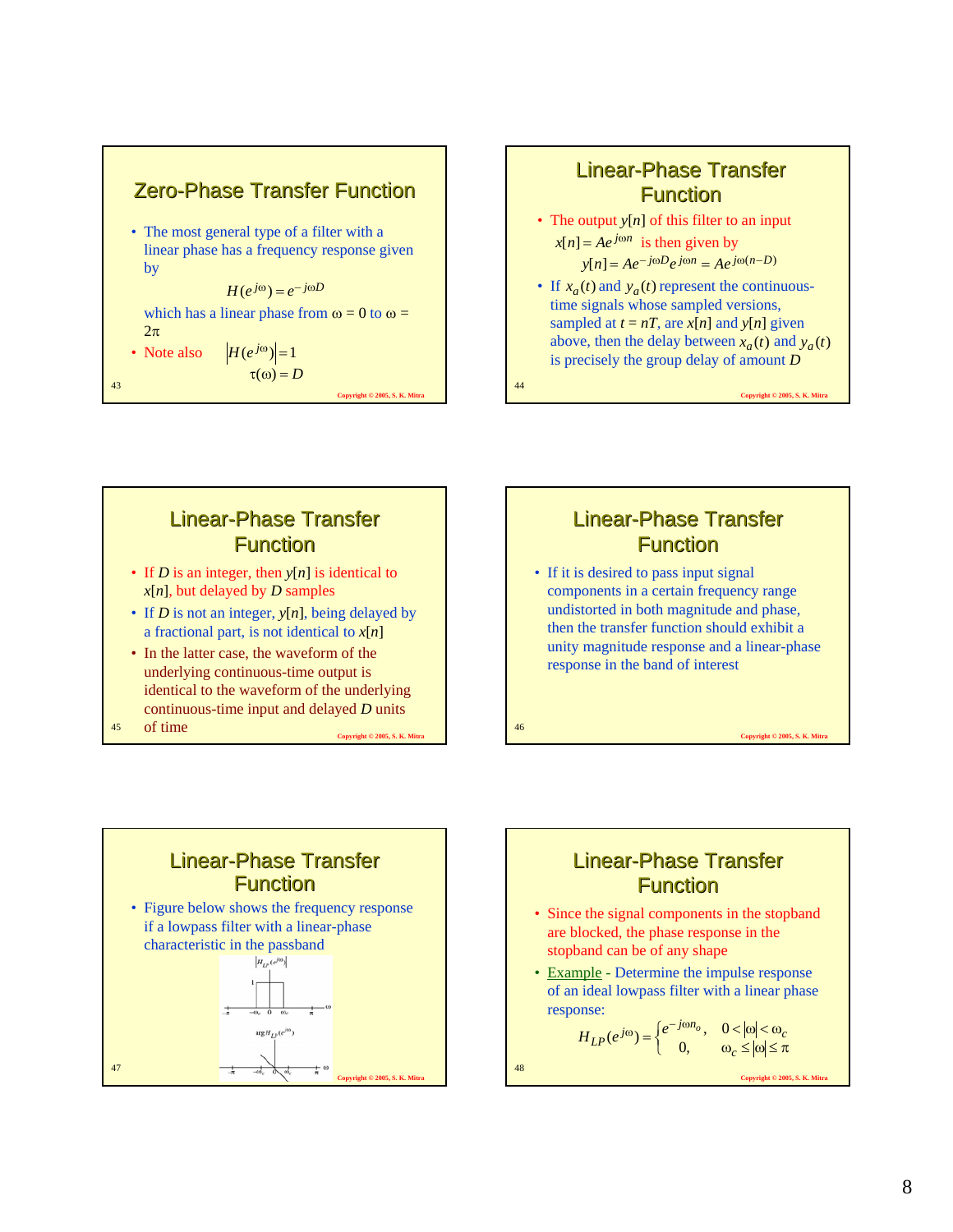

### **Linear-Phase Transfer Function**

- By truncating the impulse response to a finite number of terms, a realizable FIR approximation to the ideal lowpass filter can be developed
- The truncated approximation may or may not exhibit linear phase, depending on the value of  $n_0$  chosen

**Copyright © 2005, S. K. Mitra**

50

54











 $H_1(z) = \frac{z+b}{z+a}, H_2(z) = \frac{bz+1}{z+a}, |a| < 1, |b| < 1$ 

- Both transfer functions have a pole inside the unit circle at the same location  $z = -a$  and are stable
- But the zero of  $H_1(z)$  is inside the unit circle at  $z = -b$ , whereas, the zero of  $H_2(z)$  is at  $z = -\frac{1}{b}$  situated in a mirror-image symmetry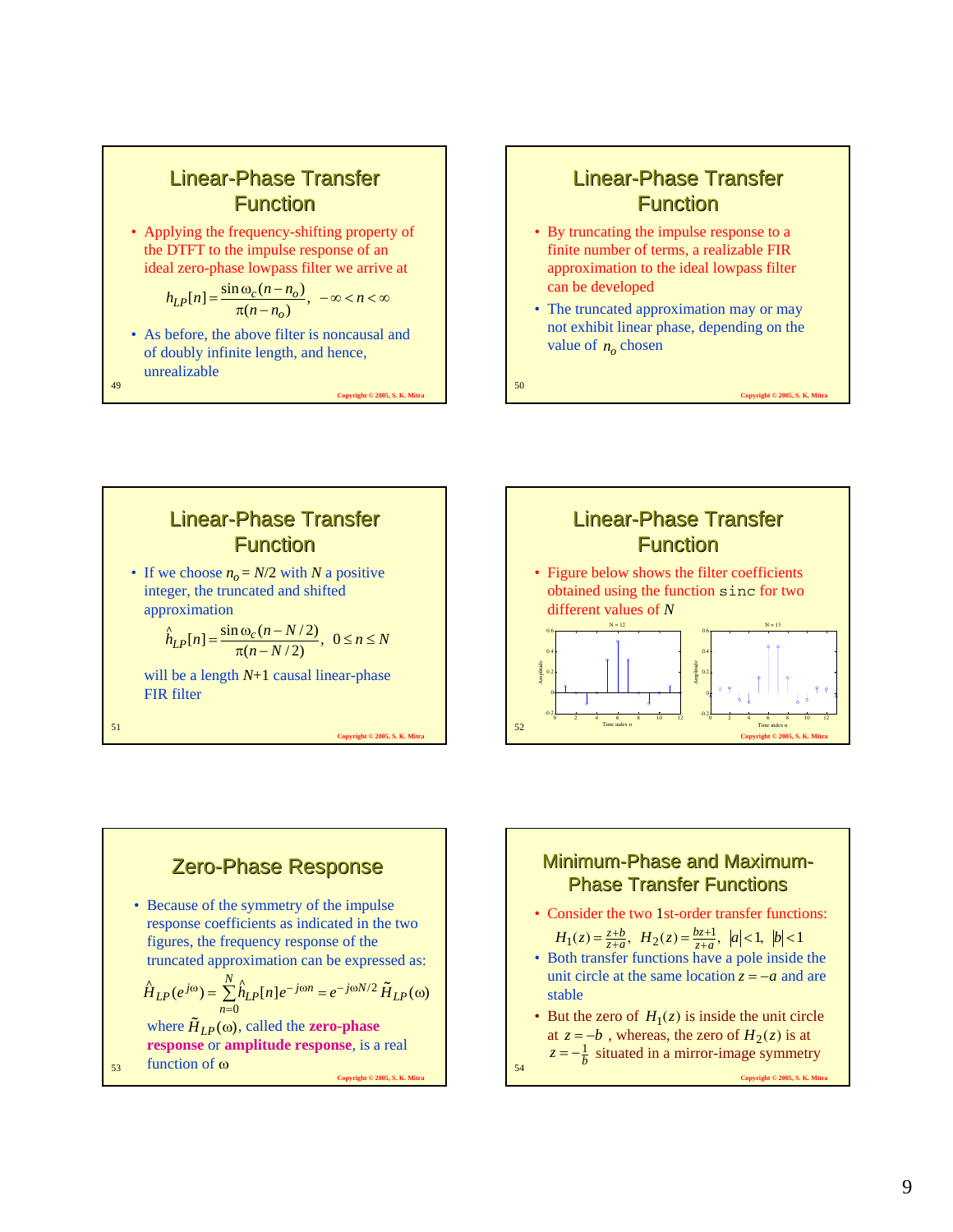







#### Minimum-Phase and Maximum-**Phase Transfer Functions**

where  $A(z) = (bz + 1)/(z + b)$  is a stable allpass function

• The phase functions of  $H_1(z)$  and  $H_2(z)$ are thus related through

 $arg[H_2(e^{j\omega})] = arg[H_1(e^{j\omega})] + arg[A(e^{j\omega})]$ 

• As the unwrapped phase function of a stable first-order allpass function is a negative function of ω, it follows from the above that  $H_2(z)$  has indeed an excess phase lag with respect to  $H_1(z)$  $H_1(z)$  60

59

**Copyright © 2005, S. K. Mitra**

#### Minimum-Phase and Maximum-**Phase Transfer Functions**

- Generalizing the above result, let  $H_m(z)$  be a causal stable transfer function with all zeros inside the unit circle and let  $H(z)$  be another causal stable transfer function satisfying  $|H(e^{j\omega})| = |H_m(e^{j\omega})|$
- These two transfer functions are then related through  $H(z) = H_m(z)A(z)$  where *A*(*z*) is a causal stable allpass function